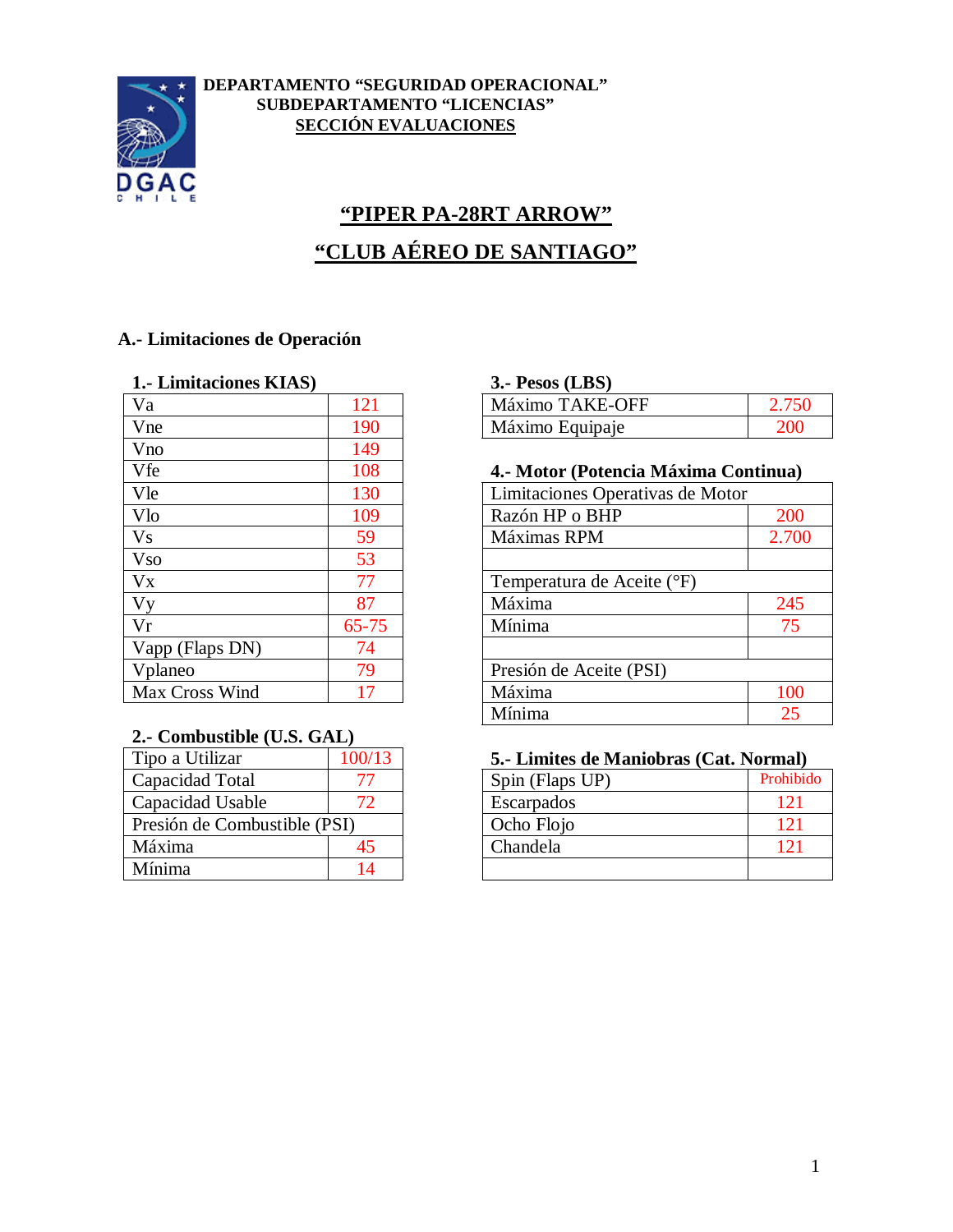#### **B.- Emergency Procedure**

#### **1.- ENGINE POWER LOSS DURING TAKEOFF**

**a.- If sufficient runway remains for a normal landing, leave gear down and land straight ahead:**

| Throttle            | <b>CLOSED</b> |
|---------------------|---------------|
| <b>Brakes</b>       | <b>APPLY</b>  |
| Land straight ahead |               |

#### **b.- If area ahead is rough, or if it is necessary to clear obstructions:**

| Gear Selector Switch | <b>AS REQUIRED</b> |
|----------------------|--------------------|
|----------------------|--------------------|

#### **c.- If sufficient altitude has been gained to attempt a restart:**

| Maintain Safe Airspeed |                                       |
|------------------------|---------------------------------------|
| <b>Fuel Selector</b>   | <b>SWITCH TO TANK CONTAINING FUEL</b> |
| Electrical fuel pump   | ON                                    |
| Mixture                | <b>RICH</b>                           |
| Alternate Air          | <b>OPEN</b>                           |

If power is not regained, proceed with power off landing.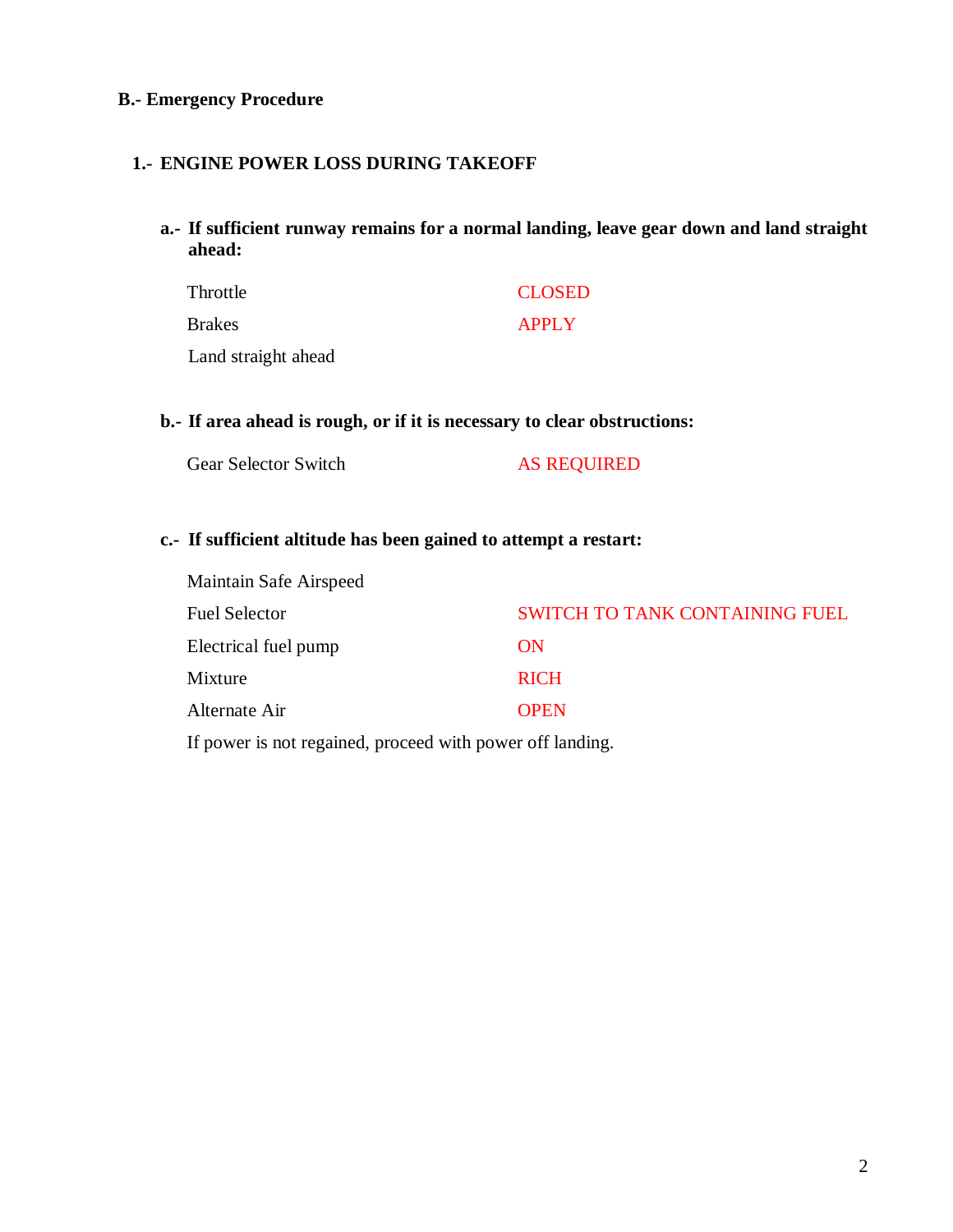## **2.- ENGINE POWER LOSS IN FLIGHT**

| <b>Fuel Selector</b> | <b>SWITCH TO TANK CONTAINING FUEL</b>   |
|----------------------|-----------------------------------------|
| Electrical fuel pump | ON                                      |
| Mixture              | <b>RICH</b>                             |
| Alternate Air        | <b>OPEN</b>                             |
| <b>Engine Gauge</b>  | <b>CHECK FOR INDICATION OF CAUSE OF</b> |
|                      | <b>POWER LOSS</b>                       |

#### **a.- If no fuel pressure is indicated, check tank selector position to be sure it is on a tank containing fuel. When power is restored:**

| Alternate Air                                           | <b>CLOSED</b> |
|---------------------------------------------------------|---------------|
| Auxiliary fuel pump                                     | <b>OFF</b>    |
| If power is not restored prepare for power off landing. |               |
| Trim for 79 Kias.                                       |               |

## **3.- ENGINE FIRE DURING START**

| <b>Starter</b>            | <b>CRANK ENGINE</b> |
|---------------------------|---------------------|
| Mixture                   | <b>IDLE CUT OFF</b> |
| Throttle                  | <b>OPEN</b>         |
| Fuel selector             | <b>OFF</b>          |
| Electric Fuel Pump        | <b>OFF</b> if ON    |
| Abandon if fire continues |                     |